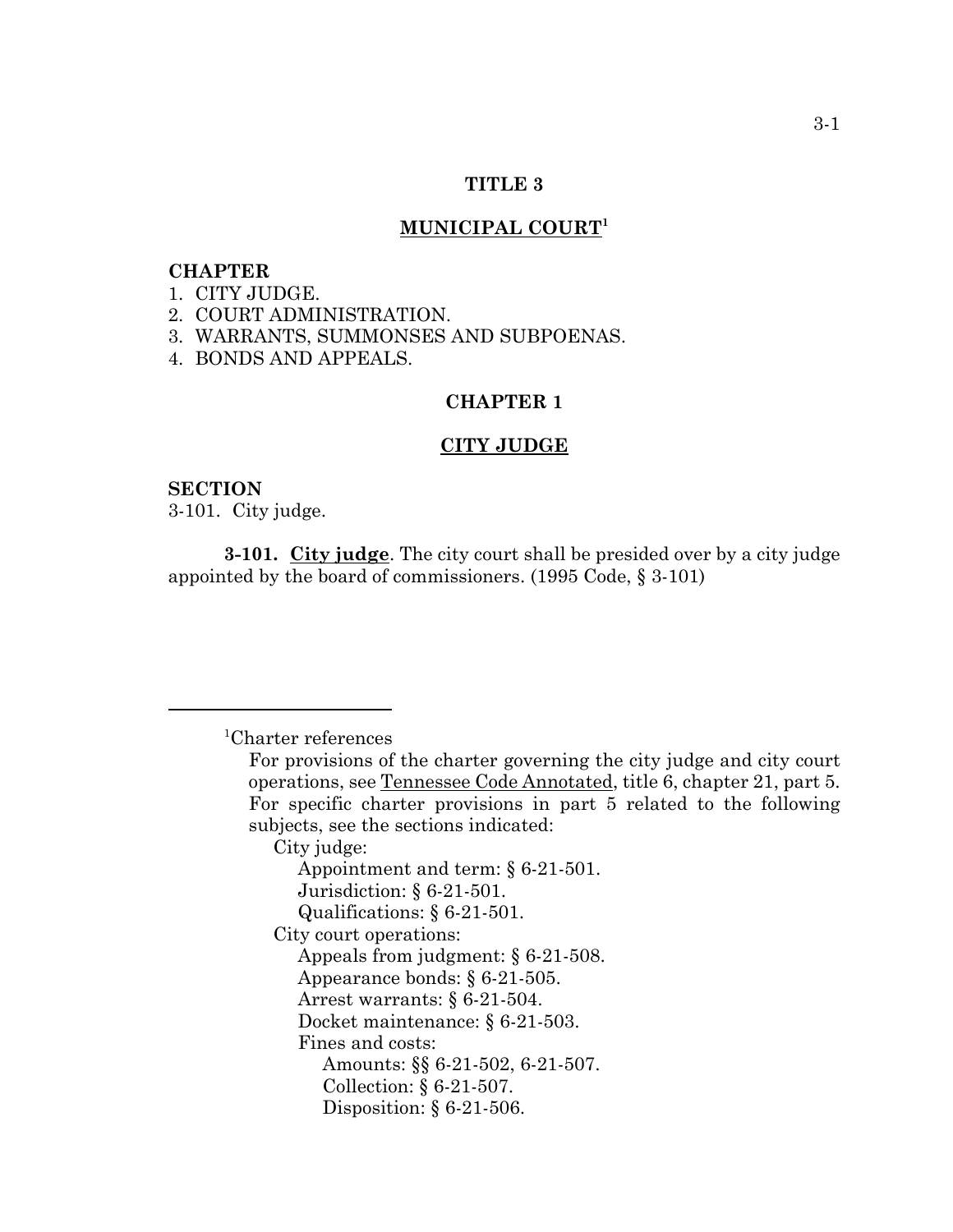### **CHAPTER 2**

#### **COURT ADMINISTRATION**

### **SECTION**

- 3-201. Maintenance of docket.
- 3-202. Imposition of fines, penalties, and costs.
- 3-203. Disposition and report of fines, penalties, and costs.
- 3-204. Disturbance of proceedings.
- 3-205. Trial and disposition of cases.

**3-201. Maintenance of docket**. The city judge shall keep a complete docket of all matters coming before him in his judicial capacity. The docket shall include for each defendant such information as his name; warrant and/or summons numbers; alleged offense; disposition; fines, penalties, and costs imposed and whether collected; and all other information which may be relevant. (1995 Code, § 3-201)

**3-202. Imposition of fines, penalties, and costs**. All fines, penalties, and costs shall be imposed and recorded by the city judge on the city court docket in open court.

In all cases heard and determined by him/her, the city judge shall impose court costs in the amount of one hundred dollars (\$100.00). One dollar (\$1.00) of the court costs shall be forwarded by the court clerk to the state treasurer to be used by the administrative office of the courts for training and continuing education courses for municipal court judges and municipal court clerks. In addition, the court shall levy a state litigation tax in the amount of thirteen dollars seventy-five cents (\$13.75) in all cases in which the state litigation tax is required. In addition, the municipal court clerk shall levy a thirteen dollar seventy-five cent (\$13.75) city litigation tax in all cases where the defendant fails to pay or appear.<sup>1</sup> (1995 Code, § 3-202, as amended by Ord. #10-05, Sept. 2010, and Ord. #20-01, July 2020 *Ch2\_7-27-20*)

**3-203. Disposition and report of fines, penalties, and costs**. All funds coming into the hands of the city judge in the form of fines, penalties, costs, and forfeitures shall be recorded by him and paid over daily to the city. At the end of each month he shall submit to the board of commissioners a report accounting for the collection or non-collection of all fines, penalties and costs imposed by his court during the current month and to date for the current fiscal year. (1995 Code, § 3-203)

<sup>1</sup> Charter reference

Collection of fines and costs: § 6-21-507.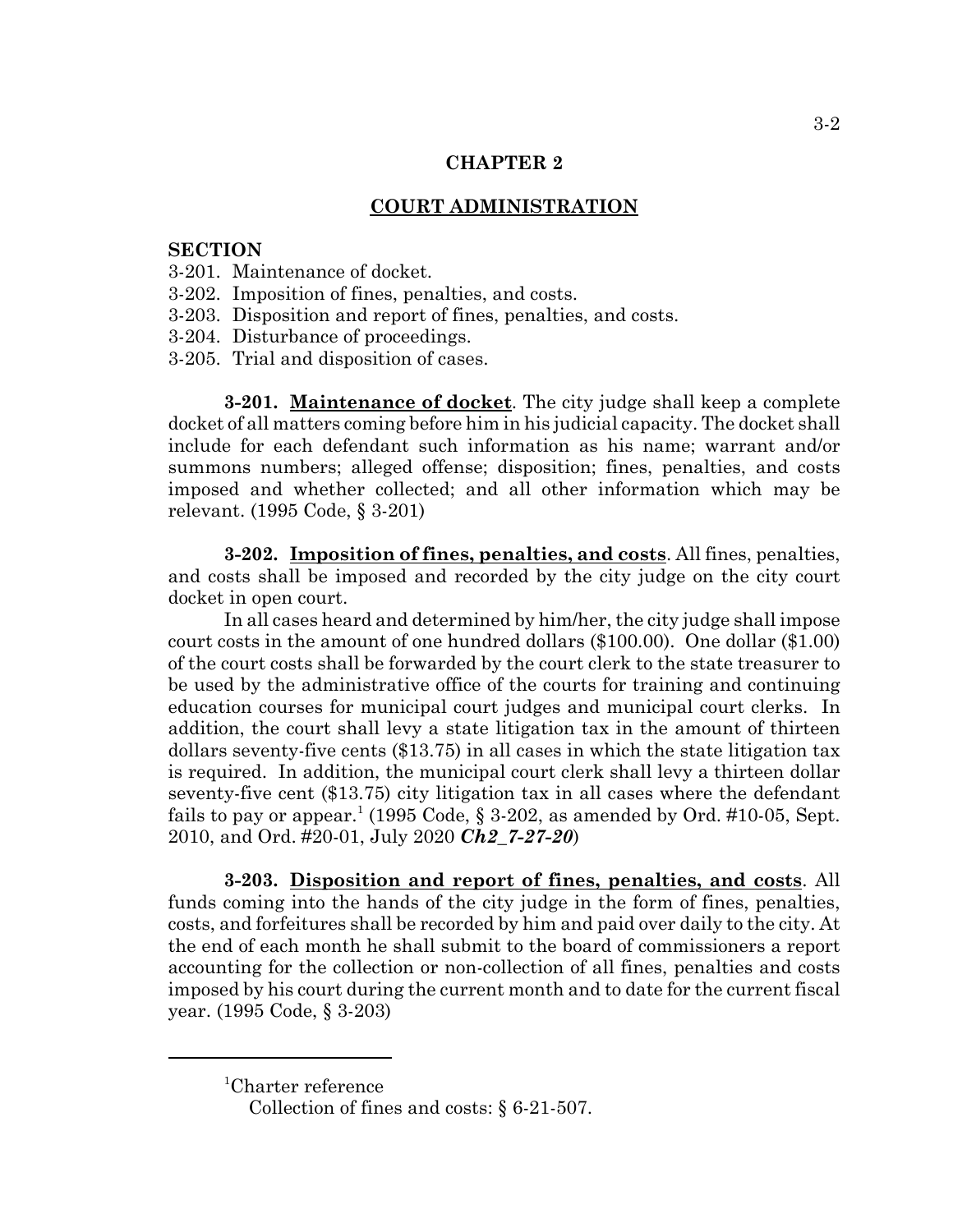**3-204. Disturbance of proceedings**. It shall be unlawful for any person to create any disturbance of any trial before the city court by making loud or unusual noises, by using indecorous, profane, or blasphemous language, or by any distracting conduct whatsoever. (1995 Code, § 3-204)

**3-205. Trial and disposition of cases**. Every person charged with violating a municipal ordinance shall be entitled to an immediate trial and disposition of his case, provided the city court is in session or the city judge is reasonably available. However, the provisions of this section shall not apply when the alleged offender, by reason of drunkenness or other incapacity, is not in a proper condition or is not able to appear before the court. (1995 Code, § 3-205)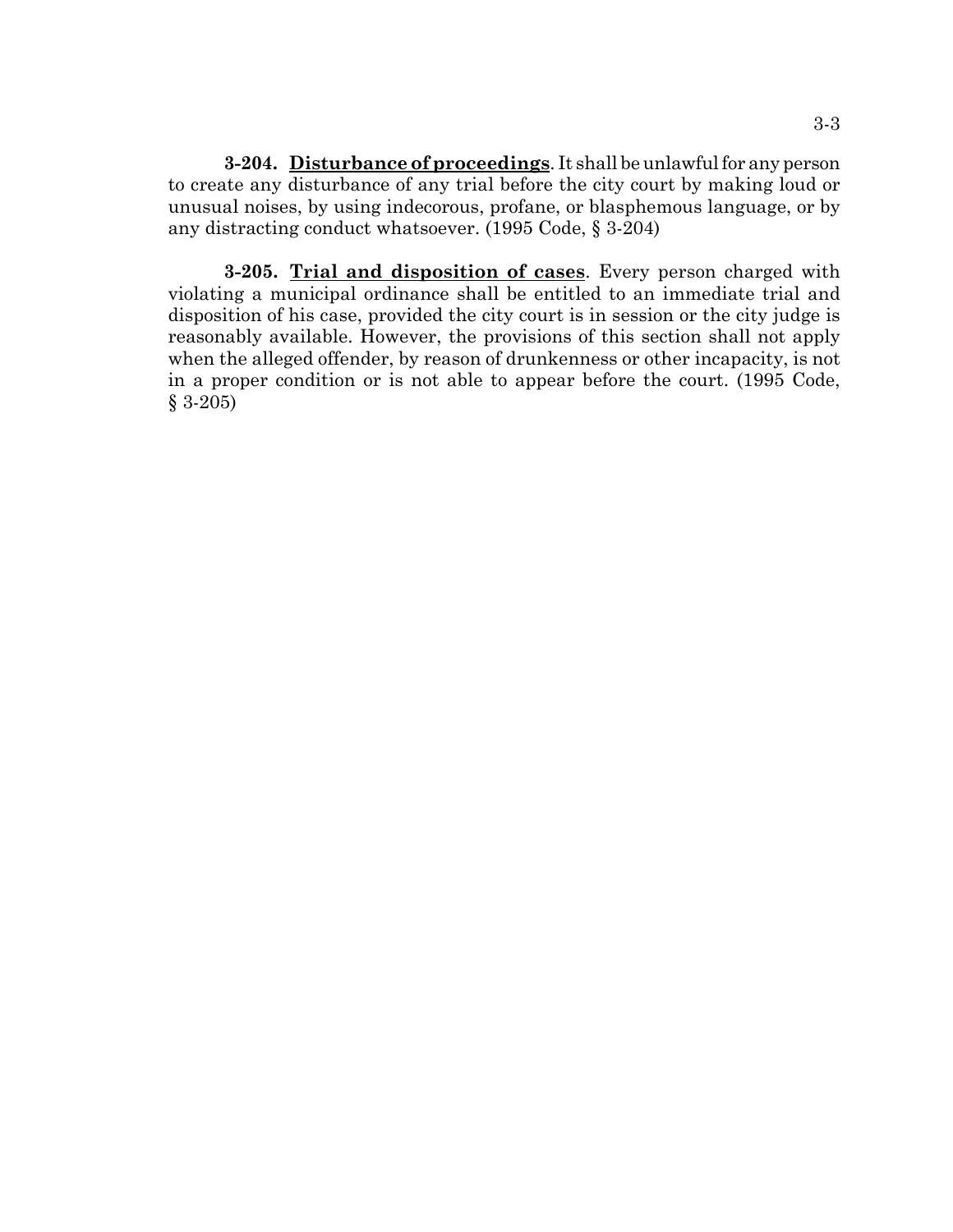# **CHAPTER 3**

# **WARRANTS, SUMMONSES AND SUBPOENAS**

### **SECTION**

3-301. Issuance of subpoenas.

**3-301. Issuance of subpoenas**. The city judge may subpoena as witnesses all persons whose testimony he believes will be relevant and material to matters coming before his court, and it shall be unlawful for any person lawfully served with such a subpoena to fail or neglect to comply therewith. (1995 Code, § 3-302)